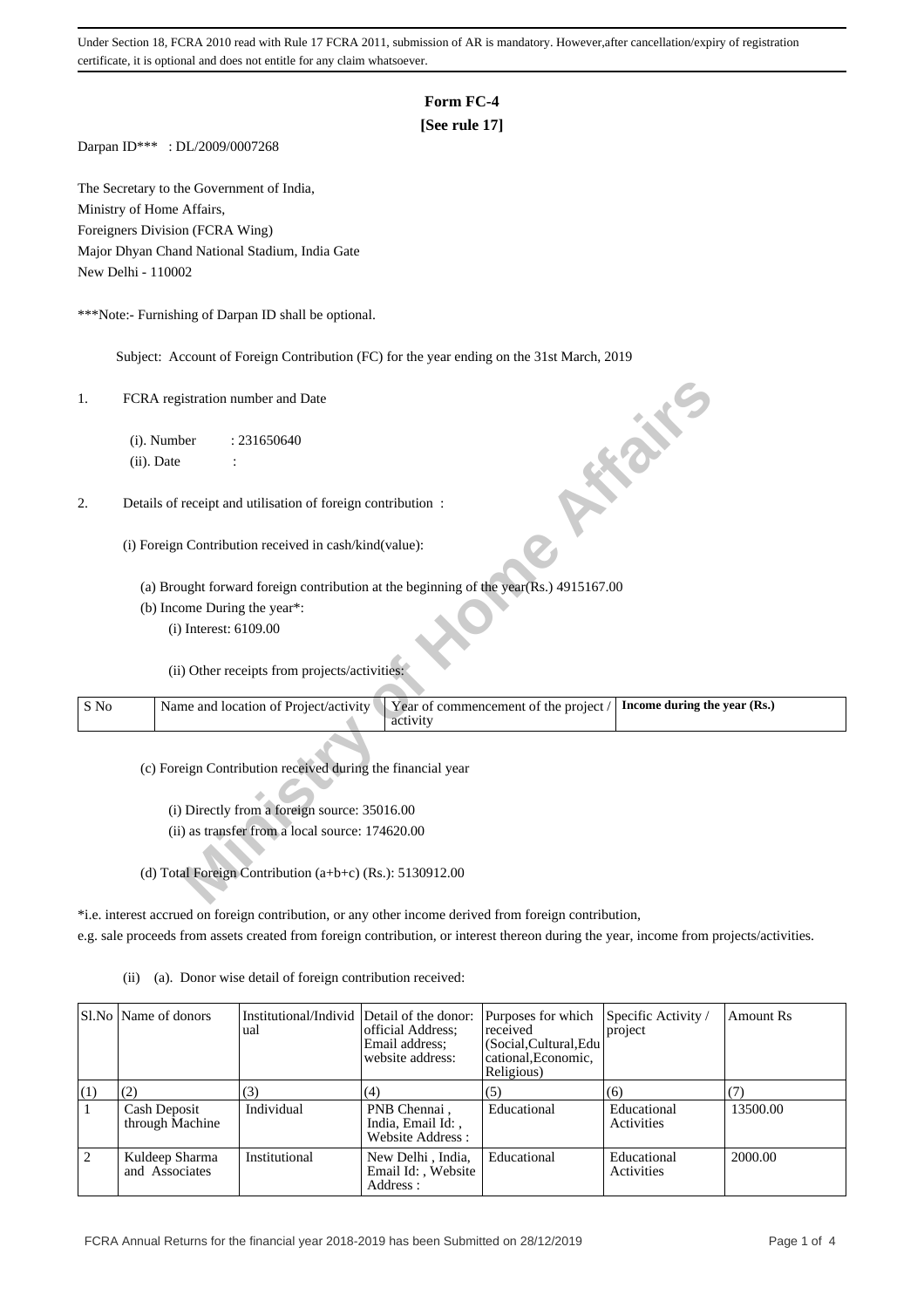|   | Sl.No   Name of donors | Institutional/Individ Detail of the donor:<br>ual | official Address:<br>Email address:<br>website address:                                                                                  | Purposes for which<br>received<br>(Social, Cultural, Edu<br>cational, Economic,<br>Religious) | Specific Activity /<br>project | <b>Amount Rs</b> |
|---|------------------------|---------------------------------------------------|------------------------------------------------------------------------------------------------------------------------------------------|-----------------------------------------------------------------------------------------------|--------------------------------|------------------|
| 3 | Nasscom<br>Foundation  | Institutional                                     | A1-125 Safdarjung<br>Enclave New Delhi<br>110029, India,<br>Email Id:, Website<br>Address:                                               | Educational                                                                                   | Educational<br>Activities      | 159120.00        |
| 4 | KettoOnline<br>Venture | Institutional                                     | 19 West 34th STE<br>1018 NY, United<br>States of America,<br>Email Id:, Website<br>Address:                                              | Educational                                                                                   | Educational<br>Activities      | 1204.00          |
| 5 | Vivek Awasthy          | Individual                                        | 1587 Eagle Creek<br>Drive South Maion<br>OH 43302<br>1(740) 341 - 7381,<br>United States of<br>America, Email Id:<br>, Website Address : | Educational                                                                                   | Educational<br>Activities      | 33812.00         |

| Sl.No | Purpose                       | --- ----<br>поции<br>------- |
|-------|-------------------------------|------------------------------|
|       | $\sim$ 0.43 $\sim$<br>ona<br> | 6.00                         |

#### 3. Details of Utilization of foreign contribution:

|                            |                                                                                                                                             |                                                                                                                                                                                                                                                                                           |                         | UIIIteu plates 01<br>America, Email Id: | , Website Address:                  |          |         |                |         |         |
|----------------------------|---------------------------------------------------------------------------------------------------------------------------------------------|-------------------------------------------------------------------------------------------------------------------------------------------------------------------------------------------------------------------------------------------------------------------------------------------|-------------------------|-----------------------------------------|-------------------------------------|----------|---------|----------------|---------|---------|
|                            |                                                                                                                                             | (b) Cumulative purpose-wise amount of all foreign contribution donation received                                                                                                                                                                                                          |                         |                                         |                                     |          |         |                |         |         |
| Sl.No<br>Purpose<br>Amount |                                                                                                                                             |                                                                                                                                                                                                                                                                                           |                         |                                         |                                     |          |         |                |         |         |
| $\mathbf{1}$               | Educational                                                                                                                                 |                                                                                                                                                                                                                                                                                           |                         |                                         |                                     | 35016.00 |         |                |         |         |
| 3.                         | Details of Utilization of foreign contribution:                                                                                             | (a) Details of activities/projects for which foreign contribution has been received and utilised (in rupees)                                                                                                                                                                              |                         |                                         |                                     |          |         |                |         |         |
| Sl. No.                    | Name of<br>project/acti ocation<br>vity                                                                                                     | Address/L                                                                                                                                                                                                                                                                                 | <b>Previous Balance</b> |                                         | Receipt during the year<br>Utilised |          |         | <b>Balance</b> |         |         |
|                            |                                                                                                                                             |                                                                                                                                                                                                                                                                                           | In cash                 | In Kind                                 | In cash                             | In Kind  | In cash | In Kind        | In cash | In Kind |
| (1)                        | (2)                                                                                                                                         | (3)                                                                                                                                                                                                                                                                                       | (4)                     | (5)                                     | (6)                                 | (7)      | (8)     | (9)            | (10)    | (11)    |
|                            | ** It is affirmed that the utilisation of foreign contribution is not in contravention of the provisions contained in the Foreign           | (b) Details of utilisation of foreign contribution:<br>(i) Total Utilisation** for projects as per aims and objectives of the association (Rs.):625907.00<br>(ii) Total administrative expenses as provided in rule 5 of the Foreign Contribution<br>(Regulation) Rules, 2011 (Rs.) :0.00 |                         |                                         |                                     |          |         |                |         |         |
|                            |                                                                                                                                             |                                                                                                                                                                                                                                                                                           |                         |                                         |                                     |          |         |                |         |         |
|                            | Contribution(Regulation) Act, 2010 (42 of 2010) and more particularly in section 9 and section 12 of the Act which, inter-alia, states that |                                                                                                                                                                                                                                                                                           |                         |                                         |                                     |          |         |                |         |         |

\*\* It is affirmed that the utilisation of foreign contribution is not in contravention of the provisions contained in the Foreign Contribution(Regulation) Act, 2010 (42 of 2010) and more particularly in section 9 and section 12 of the Act which, inter-alia, states that the acceptance of foreign contribution is not likely to affect prejudicially

(A) the soverignty and integrity of india; or.

(B) the security, strategic, scientific or echnomic interest of the state; or

(C) the public interest; or

(D) freedom or fairness of election to any legistature; or

(E) friendly relations with any foreign state; or

(F) harmony between religious, racial, social, lingusitic or relgional groups, castes or communities.

(c) Total purchase of fresh assets (Rs.)

| --<br>$\sim$<br>No.<br>OI. | $\pm$ now<br>Association<br>0t<br>tne<br>ın<br>name<br>AVIU | Details | .<br>nose | วtล<br>v.<br>(11)<br>INS. |
|----------------------------|-------------------------------------------------------------|---------|-----------|---------------------------|
|----------------------------|-------------------------------------------------------------|---------|-----------|---------------------------|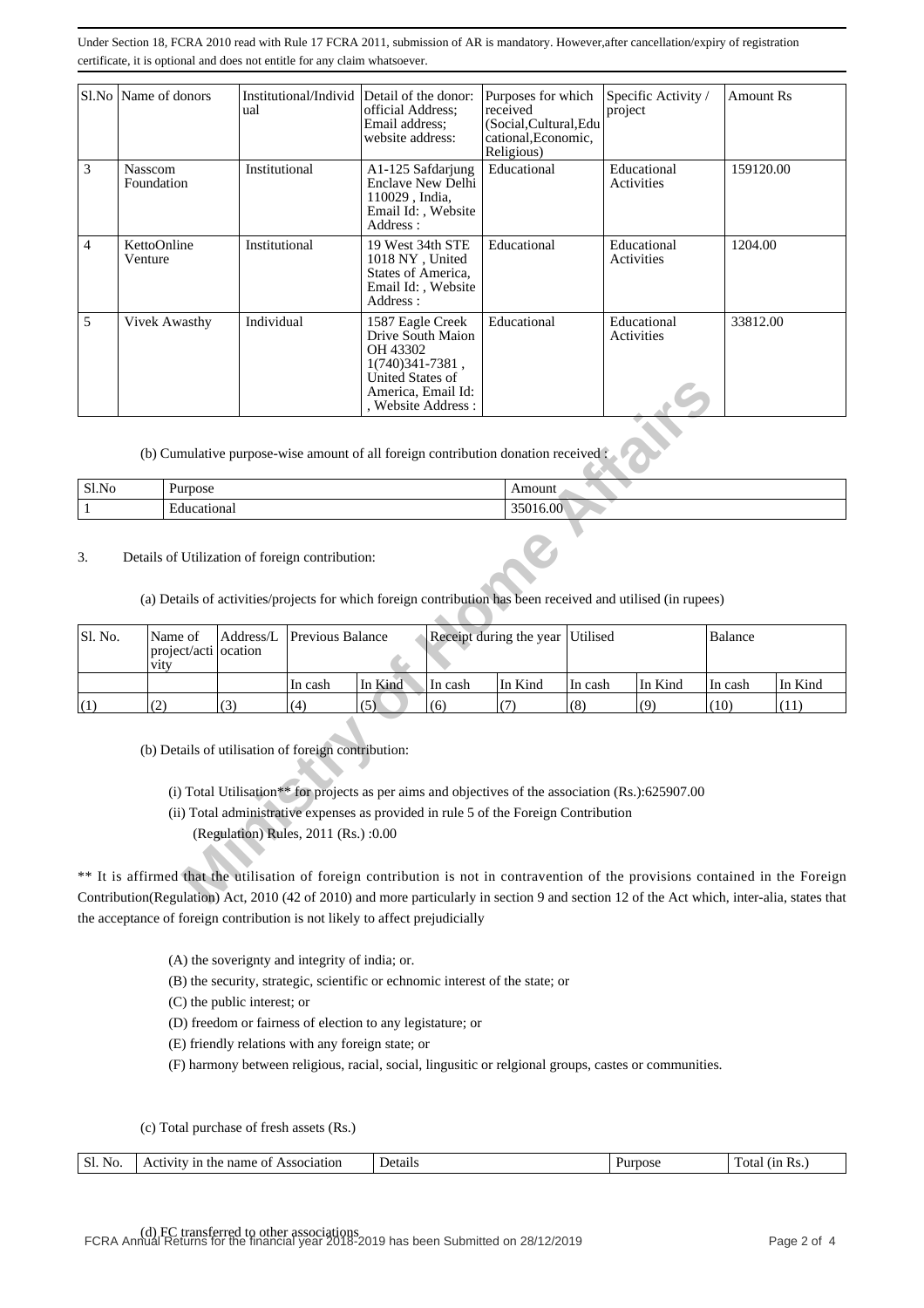| -SI.<br>NG | .Nar<br>*he.<br>000<br>ור<br>. | Date<br>. |   | noun       |
|------------|--------------------------------|-----------|---|------------|
|            | $\overline{\phantom{0}}$       |           | - | ۔ ،<br>. . |

(e) Total utilisation In the year (Rs.)(b+c+d) 625907.00

## 4. Details Of unutilised foreign contribution:

(i) Total FC invested in term Deposits (Rs.):

| Sl. No. | Details                          | Total( in Rs.) |
|---------|----------------------------------|----------------|
| (i)     | Opening Balance of FD            | 0.00           |
| (ii)    | FD made during the year          | 0.00           |
| (iii)   | Less: realisation of previous FD | 0.00           |
|         | Closing balance of FD            | 0.00           |

- (a) Cash in hand: 0.00
- (b) in FC designated bank account: 0.00
- (c) in utilisation bank account(s): 0.00
- 5. Details of foreigners as Key functionary/working/associated: 0
- 6. Details of Land and Building remained unutilised for more than two year:

| Sl. No. | Location of Land and<br>Building | Year of acquisition | Purpose of acquisition | Reason of unutilisation |
|---------|----------------------------------|---------------------|------------------------|-------------------------|
|         | $\overline{\phantom{0}}$         | ت                   | ۰4                     |                         |

|                                                 |                                                                          | Closing balance of FD                                                                                          |                     | 0.00   |                                                                                                                      |                      |     |                            |  |  |
|-------------------------------------------------|--------------------------------------------------------------------------|----------------------------------------------------------------------------------------------------------------|---------------------|--------|----------------------------------------------------------------------------------------------------------------------|----------------------|-----|----------------------------|--|--|
|                                                 |                                                                          |                                                                                                                |                     |        | (ii) Balance of unutilised foreign contribution, in cash/bank, at the end of the year(Rs):                           |                      |     |                            |  |  |
|                                                 |                                                                          | $(a)$ Cash in hand: $0.00$                                                                                     |                     |        |                                                                                                                      |                      |     |                            |  |  |
|                                                 |                                                                          | (b) in FC designated bank account: 0.00                                                                        |                     |        |                                                                                                                      |                      |     |                            |  |  |
|                                                 |                                                                          | (c) in utilisation bank account(s): $0.00$                                                                     |                     |        |                                                                                                                      |                      |     |                            |  |  |
| 5.                                              |                                                                          | Details of foreigners as Key functionary/working/associated: 0                                                 |                     |        |                                                                                                                      |                      |     |                            |  |  |
| 6.                                              | Details of Land and Building remained unutilised for more than two year: |                                                                                                                |                     |        |                                                                                                                      |                      |     |                            |  |  |
| Sl. No.                                         |                                                                          | Location of Land and                                                                                           | Year of acquisition |        | Purpose of acquisition                                                                                               |                      |     | Reason of unutilisation    |  |  |
|                                                 | <b>Building</b>                                                          |                                                                                                                |                     |        |                                                                                                                      |                      |     |                            |  |  |
| (1)                                             | (2)                                                                      |                                                                                                                | (3)                 | (4)    |                                                                                                                      |                      | (5) |                            |  |  |
| (7)                                             |                                                                          |                                                                                                                |                     |        | (a) Details of designated FC bank account for receipt of Foreign Contribution (As on 31st March of the year ending): |                      |     |                            |  |  |
| Name of the<br>Bank                             |                                                                          | <b>Branch Address</b><br>With pincode)                                                                         | Phone No.           | E-mail | <b>IFSC Code</b>                                                                                                     | <b>Account No</b>    |     | Date of Opening<br>Account |  |  |
| (1)                                             |                                                                          | (2)                                                                                                            | $(3)$ .             | (4)    | (5)                                                                                                                  | (6)                  |     | (7)                        |  |  |
| <b>PUNJAB</b><br><b>NATIONAL</b><br><b>BANK</b> |                                                                          | SECTOR-4<br>MARKET, 1ST<br><b>FLOOR</b><br>R. K. PURAM<br>NEW DELHI -<br>110022, NEW<br>DELHI, Delhi,<br>Delhi |                     |        | PUNB0016200                                                                                                          | XXXXXXXXX<br>XXX6239 |     |                            |  |  |
|                                                 |                                                                          |                                                                                                                |                     |        |                                                                                                                      |                      |     |                            |  |  |

(b) Details of all utilization bank accounts for utilization of Foregin Contribution (As on 31st March of the year ending)

| Name of the<br>Bank                      | <b>Branch Address</b><br>With pincode)                                                                       | Phone No. | E-mail | <b>IFSC</b> Code | Account No           | Date of Opening<br>Account |
|------------------------------------------|--------------------------------------------------------------------------------------------------------------|-----------|--------|------------------|----------------------|----------------------------|
| (1)                                      | (2)                                                                                                          | (3).      | (4)    | (5)              | (6)                  | (7)                        |
| <b>PUNJAB</b><br><b>NATIONAL</b><br>BANK | SECTOR-4<br>MARKET, 1ST<br><b>FLOOR</b><br>R.K. PURAM<br>NEW DELHI-<br>110022. NEW<br>DELHI, Delhi,<br>Delhi |           |        | PUNB0016200      | XXXXXXXXX<br>XXX6239 |                            |

### **Declaration**

I hereby declare that the above particulars furnished by me are true and correct

I also affirm that the receipt of foreign contribution and its utilization have not been violative of any of the provisions of the Foreign C&RfbdtBoHPlRegluTasday hetfrønvel utes, AblireatBhs©dreetsSulteithere afdtA/Abin time to time and the foreign confrientBoh was